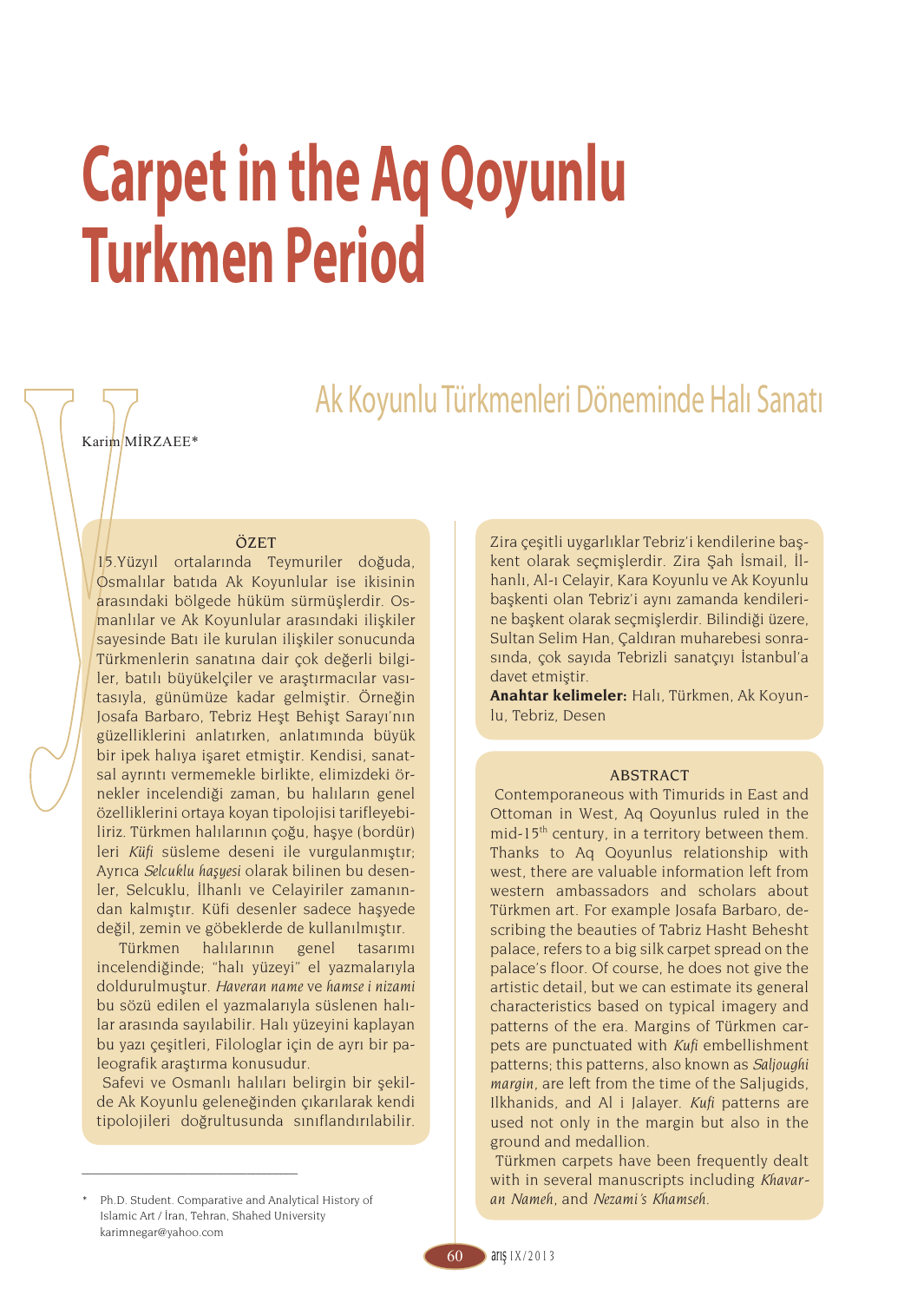Safavid and Ottoman carpets can rightly be categorized as the direct descendant of Aq Qoyunlu tradition, since Shah Ismail selected Tabriz – the same capital city of Ilkhanid, Al I Jalayer, Qara Qoyunlus and Aq Qoyunlus – as his capital and Sultan Selim transferred most of the artist from Tabriz to Istanbul after Chalderan conflict.

**Keywords:** Carpet, Turkmen, Aq Qoyunlu, Tabriz, Pattern.

History of Aq Qoyunlus government



Map. 1, Territory of Aq Qoyunlu, second half of 15th century.

The leaders of Aq Qoyunlu were from the Bayandur Oghuz clan<sup>1</sup> and were considered descendants of the semi-mythical founding father of the *Oghuz Khan*. The Bayandurs behaved like statesmen rather than warlords and gained the support of the merchant and feudal classes of South Caucasus.

D. Bekir States; Turkish carpet art continued its development with the conquest of Anatolia by Turkish in 1071. Anatolian-Turkish carpet art originated from central Asia. The Turkish brought their carpet tradition with themselves when they came to Anatolia [and Iran] from Central Asia. After giving some information about West Anatolia in the book called *Kitab bast u'larz fi'ttul ve'l arz*, Ibn Said says the following… There are Turkman mountains and Turkman state in the western part of this region. Turkman people who are from the Turkish race conquered the Greek land during the Seljucks period…These people weaved Turkman carpets called "*el busut-Turkmaniyye*".<sup>2</sup>

With the conquest of Iran, not only did the Aq Qoyunlu center of power shift eastward, but Iranian influences were soon brought to bear on their method of government and their culture. In the Iranian provinces, Uzun Hasan maintained the pre-existing administrative system along with its officials, whose families had in some cases served under different dynasties for several generations.<sup>3</sup> There were only four top civil posts, all held by Iranians, in Uzun Hasan's time: those of the *vizier*, who headed the great council (divan); the *mostawfi al-memalek*, who was in charge of the financial administration; the *mohrdar*, who affixed the state seal; and the *marakur* (stable master), who looked after the royal court.

In letters from the Ottoman Sultans, when addressing the kings of Aq Qoyunlu, such titles as *Malek al-Mulook al-Iraniyyeh* (King of Kings of Iran), *Sultan al-Salatin Iraniyyeh* (Sultan of Sultans of Iran), *Shehanshah Iran Khadiv ajam* (King of Kings of Iran and the Ruler of Persia), *Jamshid Shawkat ve Fereydoon Raayat ve daaraa deraayat* (Powerful like Jamshid, Flag of Fereydoon and Wise like Darius) have been used.<sup>4</sup> Uzun Hasan also held the title "Padishah-i-Iran"(King-ruler of Iran),<sup>5</sup> which was re-adopted again in the Safavid times through his grandson Ismail I, the founder of the Safavid dynasty.

According to Byzantine chronicles, the Aq Qoyunlu were present in eastern Anatolia and north west of Iran from at least 1340, and most of their leaders, including the dynasty's founder, Uzun Hasan married Byzantine princesses.<sup>6</sup>

Aq Qoyunlu Turkmen first acquired land in 1402, when Tamerlane granted them all of Diyarbakır. For a long time, the Aq Qoyunlu were unable to expand their territory. However, this changed with the rule of Uzun Hasan who defeated the Qara Qoyunlu Turkmen leader, Jahān Shāh, in 1467.

After the defeat of a Timurid leader, Abu Sai'd, Uzun Hasan was able to take Baghdad, along with territories around the Persian Gulf. He expanded into Iran as far east as Khorasan. However, around this time, the Ottoman Empire thought to expand eastwards, a serious threat that forced the Aq Qoyunlu into an alliance with the Qaramanids of central Anatolia.

<sup>1</sup> C.E. Bosworth and R. Bulliet, *The New Islamic Dynasties: A Chronological and Genealogical Manual,* Columbia University, 1996, p. 275.

<sup>2</sup> Bekir Deniz, *"*The Origins of the Art of Anatolian-Turkish Carpet Weaving", *Akdeniz Sanat Dergisi,* Sayı 2, 2008, p. 56.

<sup>3</sup> Jean Aubin. *"Etudes Safavides: Shah Ismail I et les notables de l'Iraq Persan",* JESHO 2, 1959, pp. 37-81.

<sup>4</sup> Seyyed Ali Mua'yyad Sabeti, *"Asnaad o Naameh-aayeh Tarikhi az Avael Dorrehaayeh Eslali taa Avakher 'Ahd Shah Ismail Safavi"* (historical sources and letters from the beginning of the Islamic era till the end of the era of Shah Ismail Safavi), Tehuri press, Tehran, 1366. pp. 422 – 430.

<sup>5</sup> H.R. Roemer, *"The Safavid Period"*, in Cambridge History of Iran, Vol. VI, Cambridge University, 1986, p. 339.

<sup>6</sup> Robert Mac Henry. *The New Encyclopedia Britannica,* Encyclopedia Britannica, 1993, p. 184.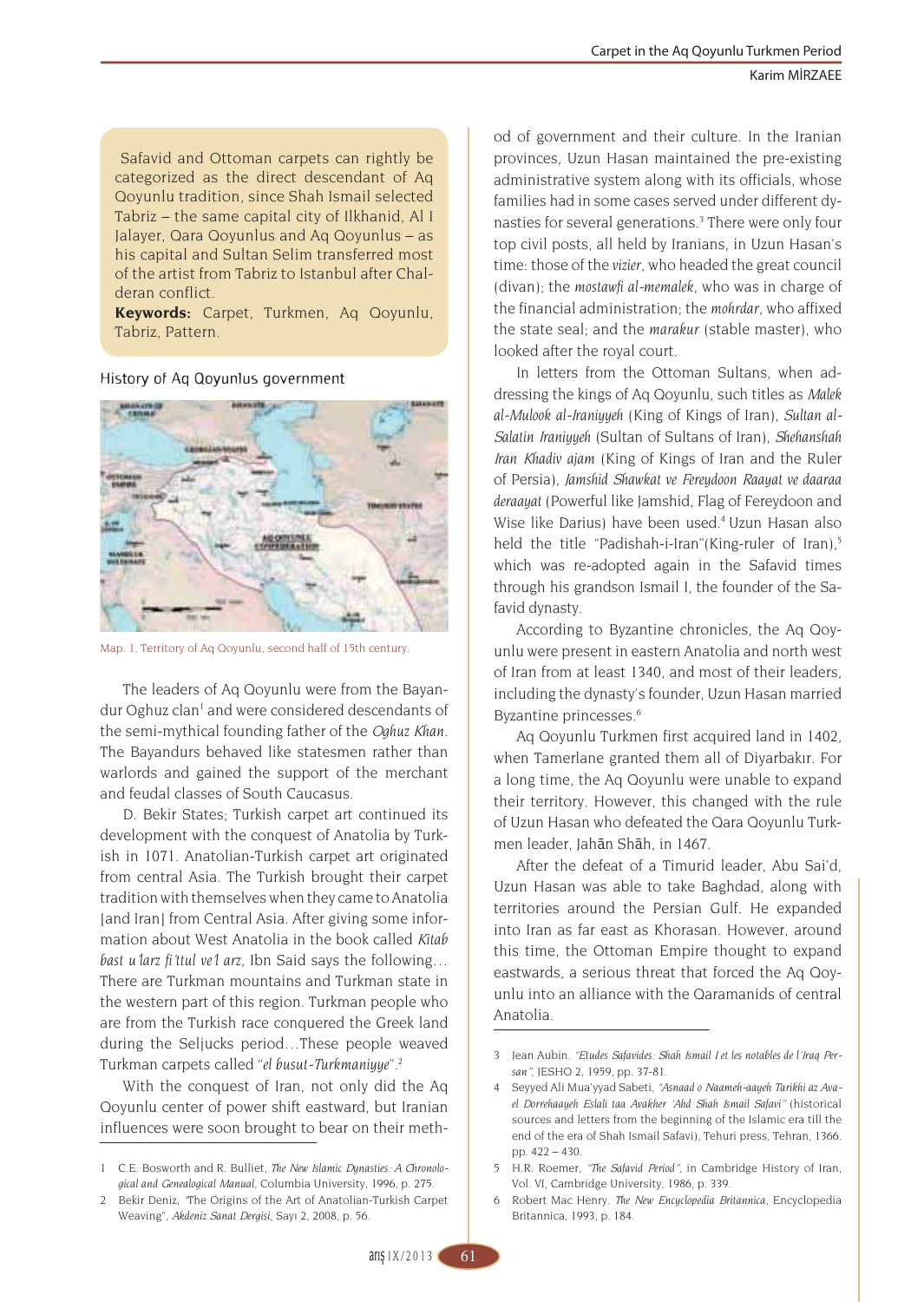As early as 1464, Uzun Hasan had requested military aid from one of the Ottoman Empire's strongest enemies, Venice, however, despite Venetian promises, this aid never arrived, and as a result, Uzun Hasan was defeated by the Ottomans at Tercan in 1473, though this did not destroy the Aq Qoyunlus. When Uzun Hasan died early in 1478, he was succeeded by his son Khalil Mirza (Sultan Khalil), but the latter was defeated by a confederation under his younger brother Ya'qub at the Battle of Khoy in Azerbaijan Province.<sup>7</sup>

Ya'qub, who reigned from 1478 to 1490, sustained the dynasty for a while longer. However, during the first four years of his reign there were seven pretenders to the throne who had to be put down. Following Ya'qub's death, civil war again erupted, the Aq Qoyunlus destroyed themselves from within, and they ceased to be a threat to their neighbours.

 The Safavids and the Aq Qoyunlu met in battle at Nakhichevan in 1501, and the Safavid leader Shah Ismail forced the Aq Qoyunlu to withdraw .In his retreat from the Safavids, the Ak Koyunlu leader Alwand destroyed an autonomous Aq Qoyunlu state in Mardin. The last Ak Koyunlu leader, Murād, brother of Alwand, was also defeated by the same Safavid leader. Though Murād briefly established himself in Baghdad in 1508, he soon withdrew back to Diyar Bakr, signaling the end of the Ak Koyunlu rule.

# Reports of western ambassadors and envoys from Aq Qoyunlu carpets

In 1463, the Venetian Senate, seeking allies against the Ottoman empire, sent Lazzaro Querini as its first ambassador to Tabriz. 8

In 1473, Giosafat Barbaro was selected as another Venetian ambassador to Persia, due to his experience in the Crimean, Muscoy, and Tartary. 9 Although Barbaro got on well with Uzun Hasan, he was unable to persuade the ruler to attack the Ottomans again.<sup>10</sup> Shortly afterwards, Hassan's son Oğürlü Mohamed, rose in rebellion, seizing the city of Shiras. 11

After another Venetian ambassador, Ambroglio Contarini arrived in Persia.<sup>12</sup> Uzun Hasan decided that Contarini would return to Venice with a report, while Giosafat Barbaro would stay.<sup>13</sup> Barbaro was the last Venetian ambassador to leave Persia, after Uzun Hasan died in 1478.<sup>14</sup> While Hassan's sons fought each other for the throne, Barbaro hired an Armenian guide and escaped.<sup>15</sup>

In this context, we would like to memoirs of Venetian traveler and envoy Giosafat Barbaro. In 1478, he arrived in Tabriz and described his audience with the Aq Qoyunlu ruler "Assambei" (Hasan bey, better Known as Uzun hasan) and the preparations for great public festival in Tabriz. In the narrative of his travels, Barbaro mentions carpets several times, but one comment in particular is often cited in the carpet literature. Here it is, as translated into English in sixteenth century:

The daye following I prepaired to him [the king] into a great feelde w<sup>t</sup>hin the towne, wheare wheate had been sowen, the grasse whereof was mowed to make place for the tryomphe and the owners of the grounde satisfied for it. In this place were many pavilion pight [erected] me he comaunded certin of his to go w<sup>th</sup> me, and to shew me those pavilions, being in nombre about an  $c<sup>th</sup>$ . [one hundred] of the which I pused [perused] xl [forty] of fairest. They all had their chambers whinfoothe [interior room], and the roofes all cut of divers colo<sup>rs</sup>, the grounde being covered w<sup>th</sup> the most beautiful carpets, betwene which carpets and those of CAIRO and Borse (in my judgment), there is as much difference as betweene the clothes made of Englishe woolles and those of Saint Mathewes.<sup>16</sup>

To understand Giosafat Barbaro's comparison between the carpets he saw in Tabriz and those of Cairo and Bursa, It is necessary to give some explanation of each of the centers he mentions. Cairo was famous for mamluk carpets, while for Bursa we can read western Anatolian carpets, which Venetians would have purchased in Bursa incidental to their presence there to buy silk. To complete Barbar's comparison, in the first half of the sixteenth century English wool was widely recognized as the very best

<sup>7</sup> John E. Woods, *The Aqquyunlu: Clan, Confederation, Empire,* University of Utah Press, Salt Lake City, 1999, p. 128.

<sup>8</sup> Franz Babinger, *Mehmed the Conqueror & His Time, Princeton University;* 1992, p.305

<sup>9</sup> Hugh Murray, *Historical account of discoveries and travels in Asia*, Edinburgh, 1820, p.10

<sup>10</sup> William Bayne Fisher, Peter Jackson, Laurence Lockhart *"The Cambridge history of Iran",* Cambridge University, New York , 1986, p.377

<sup>11</sup> Hugh Murray, *Historical account of discoveries and travels in Asia,* Edinburgh, 1820,p.15

<sup>12</sup> William Bayne Fisher, Peter Jackson, Laurence Lockhart *"The Cambridge history of Iran",* Cambridge University Press, New York , 1986, p.377

<sup>13</sup> Hugh Murray, *Historical account of discoveries and travels in Asia,* Edinburgh, 1820, p.19

<sup>14</sup> Franz Babinger, *Mehmed the Conqueror & His Time,* 1992, Princeton University; 1992, p.322

<sup>15</sup> Hugh Murray, *Historical account of discoveries and travels in Asia,* Edinburgh, 1820, p.16

<sup>16</sup> W. B. Denny, *The Classical Tradition in Anatolian Carpets,* The Textile Museum, Washington DC, 2003, pp.25-26.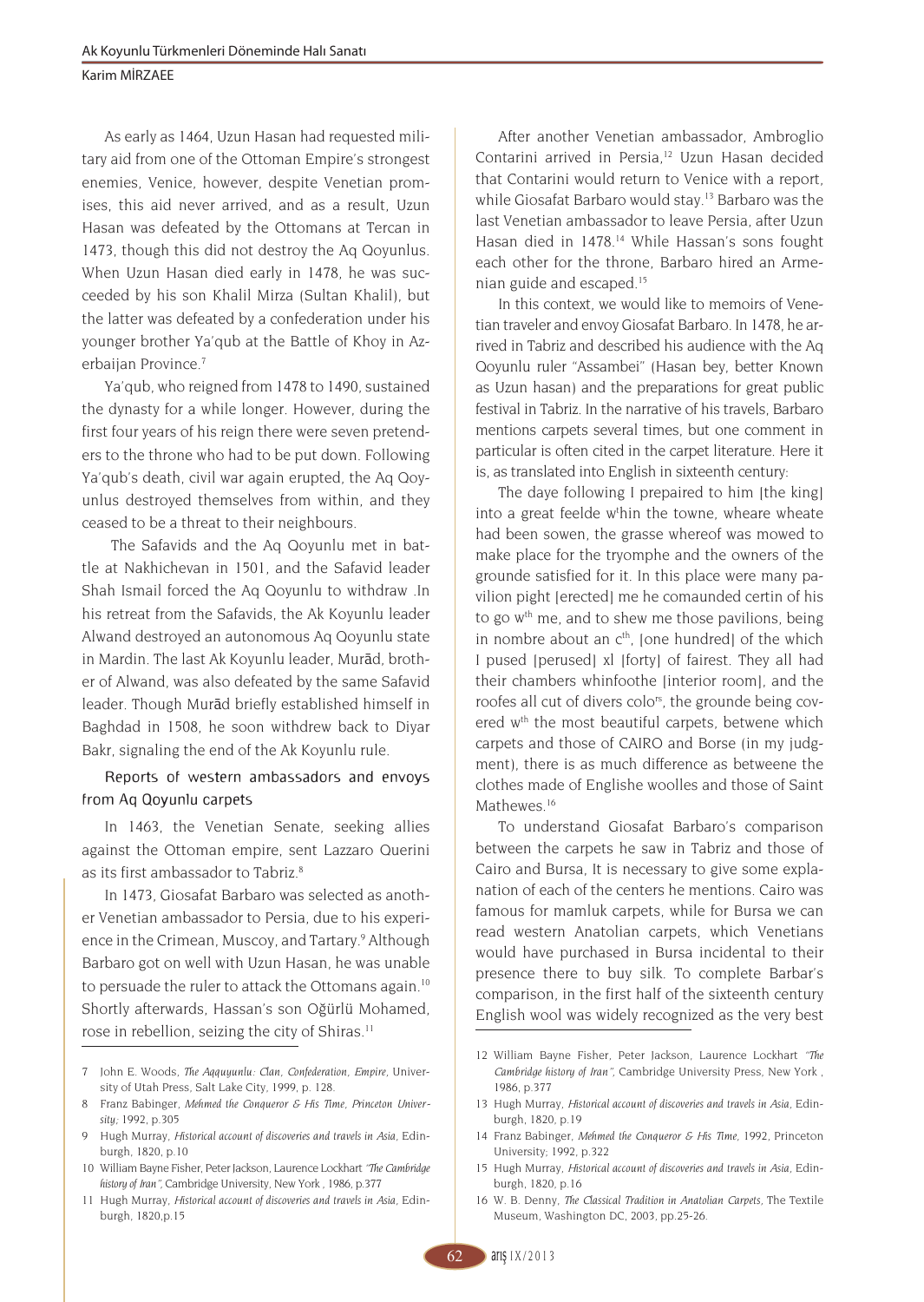in the world, while the cloth of "saint mathewes"\_ by which we may understand cloth of san Matteo\_ was apparently cheap and low-quality woolens sold at the San Matteo market near Santo Spirito in Flor- $P^{\text{n}}$ 

Depictions in miniature paintings are of usefulness. A painted manuscript (Photo. 1) that survives from Aq Qoyunlu era, now in the Golestan palace museum in Tehran, shows scenes with carpets spread on floor and ground and people sitting on a carpet that appears to have a repeating pattern of small knotted-outlines borders similar to the some of Ushak carpets, with a white – on-red kufesque border. From this limited evidence we can reasonably infer that in the later part of fifteenth century carpets with *Kufi* designs were still quite common at the Aq Qoyunlu court and other cities under Aq Qoyunlu's territory as Shiraz in south west of Iran.



Photo . 1, Khavaran name, Golestan museum, Tehran

# Turkmen göls

The göls themselves have great individual significance and some authorities attach much greater symbolic meaning to them that to any other oriental carpet motifs. W. Loges makes a distinction between göls, meaning the heraldic primary motifs of each tribe, and güls, motifs similar in construction but of secondary importance. In the past most people have assumed that the word göl ıs an etymological variant of the Persian or Sanskrit word 'gol' (**گل**), meaning flower, and those Turkmen motifs represent stylized flower forms. Thomas Knorr, however, states that göl is an ancient Turkish word meaning clan or family; and several other authorities have drawn attention to features of göl whose origins owe nothing to floral forms. Certainly it is now accepted that each tribe had its own göl and that when one tribe conquered another in battle the other defeated were obliged to use the victor's göl in their carpets and abandon their own.

The origin of the göls were often associated with the heradic birds which each turkmen rugs, widely portrayed ın fifteenth-century Italian paintings, is based on repeating panels incorporating birds or other animals forms (Photo. 2). Such motifs undoubtedly had religious or totemic origins in pre-Islamic Asia, being used to propitiate the gods or ward off evil spirits.<sup>18</sup>



Photo. 2, Turkmen göl, a so-called "Crivelli carpet", 15th century, Imparmüveszeti Museum, Budapest.

# Kufic border

Kufic border is thought to derive from a specific Arabic script Termed "*Kufi*". An early form of Kufic border appears on 13th-century Saljuk carpet fragments. (photo. 3) It is common on Anatolian Holbein and Lotto carpets. The Kufic border is used on rugs of Shirvan and other Caucasian rugs. A line of Kufic script below is followed by a Kufic border from a 15<sup>th</sup>century Rug.<sup>19</sup>



Photo. 3, Kufic border in Saljuk carpets, 13th century.

<sup>18</sup> P.R.J. Ford, *Oriental Carpet Design, Thames and Hodson*, London, 1997, p.176.

<sup>19</sup> Peter. F. Stone, *Tribal and village rugs. Thames & Hudson,* London, 2004, p.172.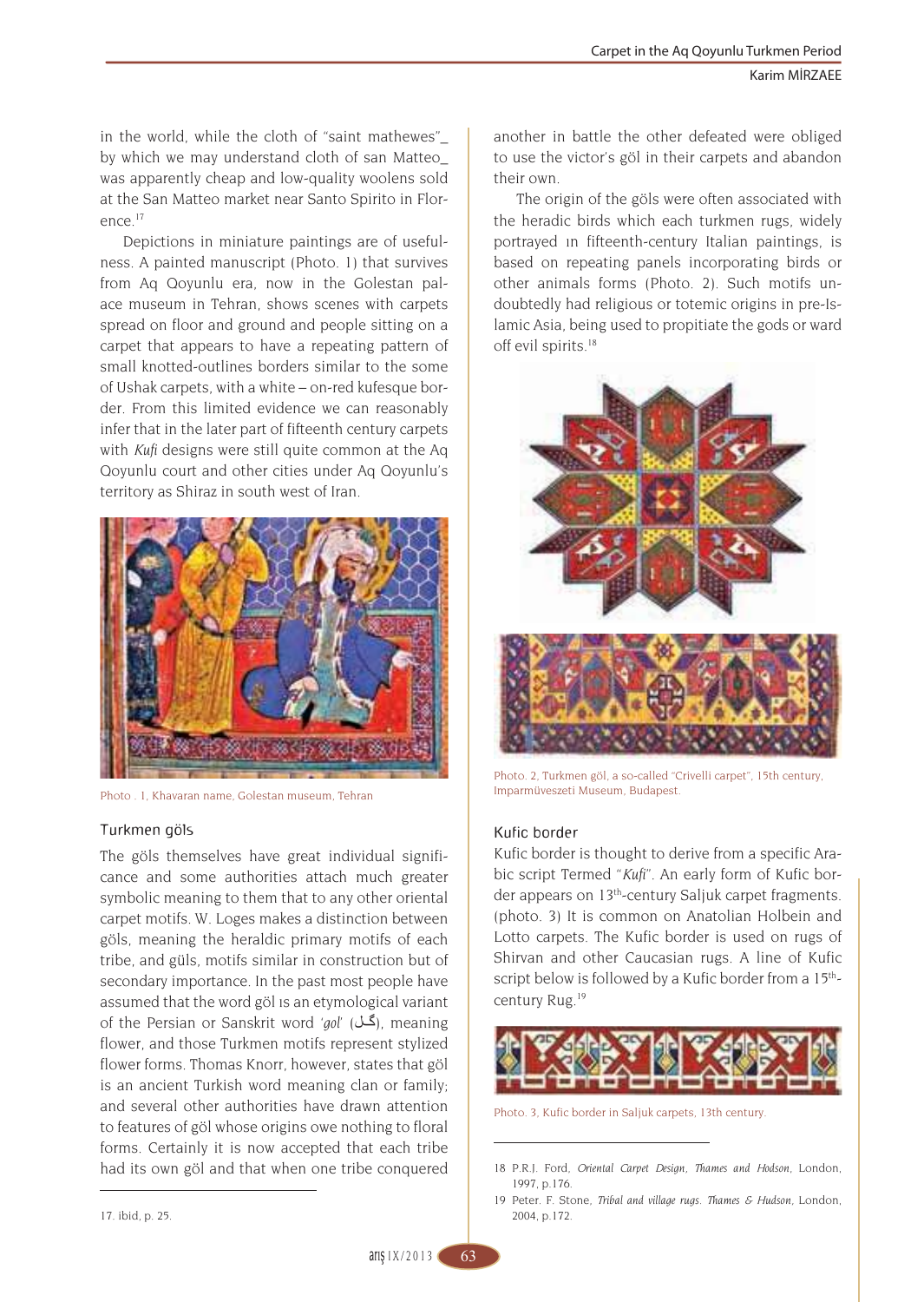### Karim MİRZAEE

As mentioned above, existent carpets in Aq Qoyun miniatures have Kufic borders. These borders generally have crimson ground. The most specific of these carpets is its location in Vakıflar Museum in Istanbul, which is depended to East Anatolia. Probably it goes back to 13th century with kufic border.(Photo. 4) This carpet with a pure colorful ground has a border with well used knots. An exact corner making and minute arrangement explain the reality that these kind of carpets had one design upon which one weaver has knitted them. From the time of Saljuks, Kufic borders were used in Iran and Anatolia but the most Outstanding example is this one which has been followed afterwards.



Photo. 4, Detail of a carpet with a Kufic border, 13th century,Vakıflar Museum, Istanbul

Here we would like to introduce two carpets that probably both of them have been woven in 15<sup>th</sup> at Tabriz. Now those are kept in Wher collection, Switzerland and Philadelphia museum of art. They are with Kufic borders, with carefully used borders and corners, also with elegant and proportional size which remind Vakıflar carpet. No doubt both of them have outstanding and professional designers, who were painting in Turkmen courts. The carpet in wher collection has a dark-blue main border from old traditions of Azerbaijan carpets. (photo. 5)



Photo. 5, A Tabriz carpet with a Kufic border, 15th century, Wher collection, Switzerland

A prominent sample is the border of Sheikh Safi carpet, later produced in Tabriz at Safavid era. It has to be mentioned that carpets of Central Iran, like Isfahan and Kashan possess crimson borders. Border of these two carpets remind *Khavaran name* miniatures, painted at Aq Qoyunlu era, a man called *Farhad* has painted on them at Shiraz. (photo. 6)



Photo. 6, a carpet with dark-blue border, Khavaran name, Golestan museum, Tehran

What was the main cause in using Kufic borders? Some of the researchers believe that, we can not find identity and quality of the carpets of clothes spread as footcloth, through miniatures. Because miniaturist could make changes in design and style, and there is no speaking picture for them in being as carpets.

In view of the writer, in miniatures of this period those carpets that have these kinds of borders are counted as piled carpets. For the following reasons:

- A. The kind of designs of borders used as straight lines without curvature. This is because of the way of carpet weavings. Carpets of Aq Qoyunlu have low density, and for this reason, it was very difficult to weave crooked designs, and the artists preferred designs harmonious with carpet density.
- B. If Kufic margin was merely a decorative strap near miniaturist, then why was it used more as liner on the carpets, while it could be used at tents, buildings and clothes? But it was avoided.
- C. Continuation of applying kufic borders at real carpets (not the copy ones) at later period, on Safavid and Ottoman carpets, especially On Ushak ones, explains extension of a carpet designing tradition. A Kufic border not only at following periods, but today is seen in same Ardabil and Quba carpets.

Upon what was mentioned above, Kufic borders are one of the important decorations of carpets in Turkmen period, Therefore a miniaturist, with attention to the realities has adopted it in his works.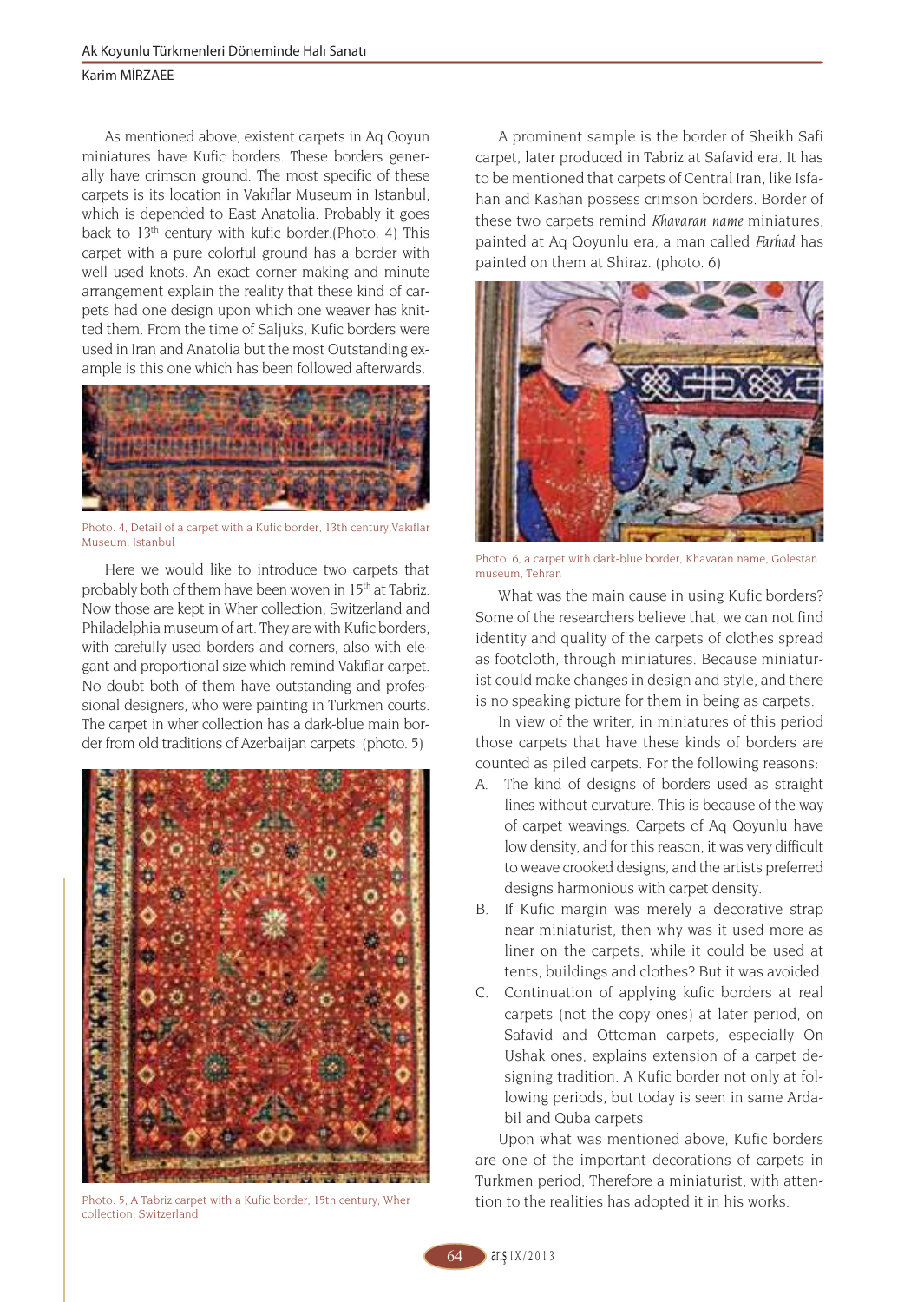# Octagon medallion

As researchers state, octagon medallions used in carpets, gets its roots from Central – Asia carpet weaving. Turks of that area, after migration toward the West have had this sign and symbolic element with them.

Octagon medallions nowadays seen between Tribal carpet weavers of Yemut, Tekke and Choder in Central Asia, are in the following of the same designs used at previous centuries among immigrant tribes. This design has not only a special place at Central Asia, but also at Caucasus, Anatolia and North-west of Iran. Through this area it has been extended up to Damascus (sham), and Mamluk era in Egypt. Special big octagon medallion of those is called Mamluki or Para-Mamluki. This expression was so widely used among researchers that even carpets of other cities, with this kind of design were called Para-Mamluk. A main example is a carpet produced at 15<sup>th</sup> century, probably in Tabriz, in the era of Aq Qoyunlus. (photo. 7) This Design has a Kufic border with Crimson ground, and an octagon medallion made from round Knots (*Gireh)* in the centre. The colour of Medallion is light, around rotating rays of young trees and flowers like Lotus (*Shah Abbasi*). Lotus with its special curvilinear is a beginning of a new epoch in designing and weaving of carpets, while later in Safavid and Ottoman Empire reached to its highest point in 16th and 17th centuries. Another four octagon medallion in four corners of the carpet reminds Central Asian art of carpet weaving, which has got its repetition in this carpet.



Photo. 7, a Tabriz carpet with octagon medallions, 15th century, Museum of art, Philadelphia.

Another carpet from  $15<sup>th</sup>$  century is probably Tabriz, Aq Qoyunlu, with thin Kufic border and several slim margins which covers a wide ground of the carpet. The ground of the carpet is Crimson with repeated octagon medallions. In another word, medallion setting, in contrary to Philadelphia's sample (Photo. 7), is not defined with around lines, but only by repetition of elements as young trees similar to cypress and lotus, we may notice octagon design. The carpet has a big-size medallion in the centre and four middle-size one in four corners of the carpet and several small-size octagon medallions between five mentioned above medallions. (Photo. 5)

The another carpet that is attributed to Turkmen or Timrod era by B. Balpınar and U. Hirsch is from Divriği Ulu Mosque collection. On blue background, there exist octagons placed on each other and squares sides of which are hooked inside. Inside the squares, hand on hips motifs. There are seen in kilim and zili weavings. Especially in Sivrihisar and Afyon weavings. It is stated that this carpet is also from  $14<sup>th</sup> - 15<sup>th</sup>$  century. On the side borders there exist –S – motifs and motifs which look like Kufi writing.<sup>20</sup>(Photo. 8)



Photo. 8, An Aq Qoyunlu carpet, 14th – 15th century, Carpet Museum, Ankara.

# Strap-work Star

The characteristics of the group include designs based on complex *girih* geometric forms, including

<sup>20</sup> S. Bayraktaroğlu and S. Özçelik, *Carpet Museum and Kilim and Flatweaving Rugs Museum Catalogue.* Turkish Republic Prime Minister Directorate General of Foundation, 2007, p. 9.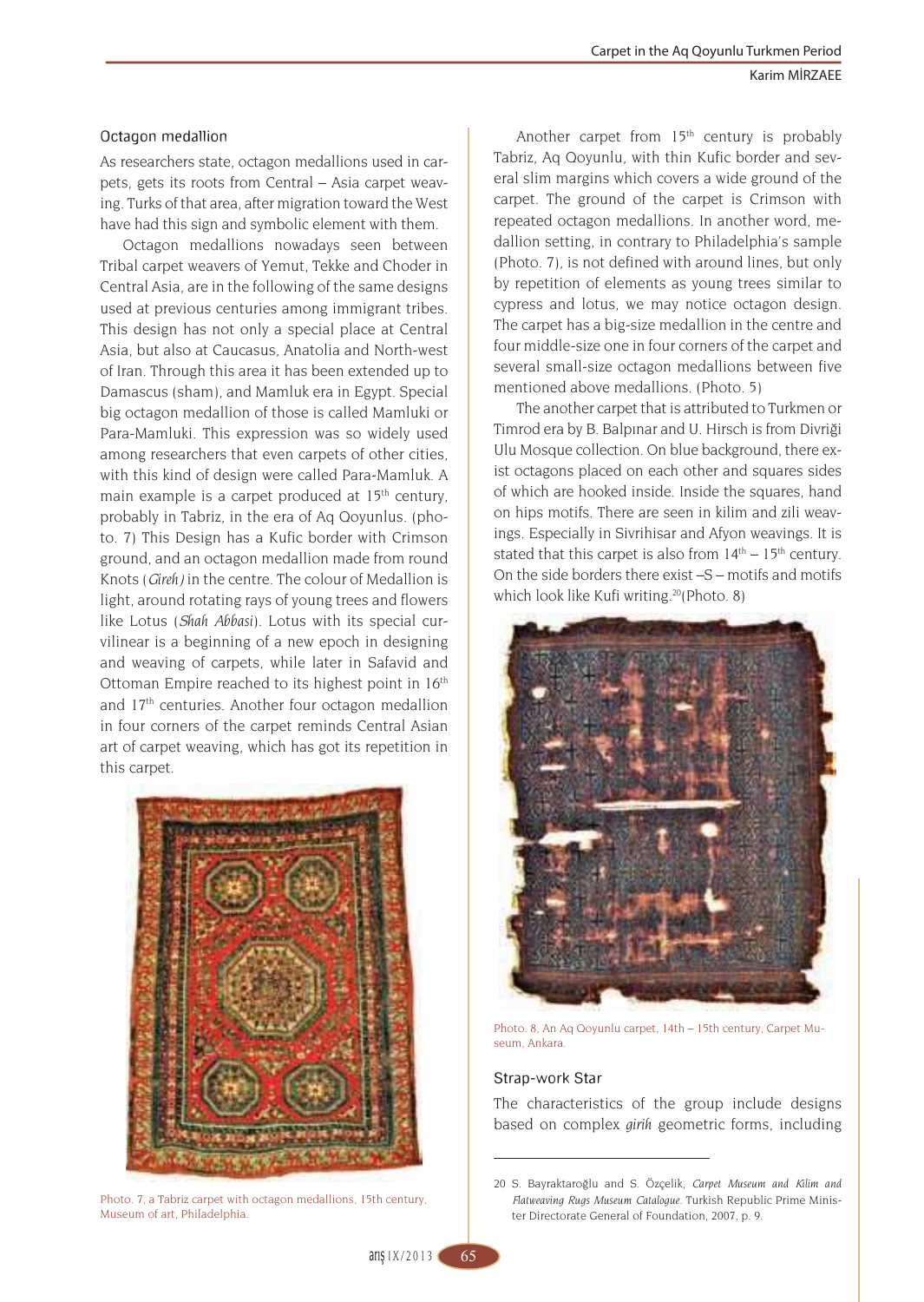Karim MİRZAEE

what we call a "strap-work star", an eight pointed star-like form that appears to be interlaced from one continuous ribbon or strap, and an "early' kufic border patterned on Arabic calligraphy. The eightpointed "strap-work" stars seen in the fragment are related to another medallions which there are strong reasons for attributing as the  $13<sup>th</sup>$  century till  $15<sup>th</sup>$ century. (photo. 9)



Photo. 9, probably Azerbaijan, 1270-1470, Heinrich Kirchheim, Stuttgard

As Wlter B. Denny stresses carpets such as these may well have been the "Tabriz" carpets noted by Barbaro in 1474, which he thought to be superior to those of Bursa and Cairo. They were probably conceived at the court of the Aq Qoyunlu Türkmen rulers in Tabriz, and woven in very small numbers in an atelier under the direct control of the court. They appear to be the inspiration for slightly later carpets woven in Egypt, Syria, and Anatolia. Some of them are very closely allied in design with the earliest carpets of the large-pattern Holbein group. In many respects they represent the apogee of geometric carpet design before the "carpet design revolution" of the late 15th century, a phenomenon that probably also began in Azerbaijan and Anatolia.<sup>21</sup> (Photo. 10)



 Photo. 10, detail of a Tabriz carpet with two octagon medallions, 15th century, Textile Museum.

 Strap-work or knotted (*girih*) stars are other elements in Aq Qoyunlu carpets. The color of the stars is cream, generally located inside octagon medallions and sometimes they are separate. Strap-work eight-point stars have the most harmony with Kufic border. Also light cream color in direct and oblique lines is generally in synchronization with Kufic border lines and it creates special balanced composition. In the main time it attracts elements around it and protects it from dispersion.

It has to be mentioned, that Holbein carpets have influenced by Aq Qoyunlu carpets. Because with their Kufic borders and strap-work medallions they follow the tradition of 15<sup>th</sup> century carpets from Tabriz. (photo. 11)



Photo. 11, Kufic border in Aq Qoyunlu carpets, 15th century.

Regular Diagonal coloring adds interest to simple field eight-pointed stars or octagrams inside octagons. Octagrams-in-octagons are a common element in motifs. The Persian term for this element is "*Jows*" or "walnut".<sup>22</sup> In octagram and star medallion there is a motion from the center outward, In Aq Qoyunlu carpets there is octagram within an octagon within octagram within octagon. The overall shape of these star medallions is quite old, particularly appearing in Tabriz 15<sup>th</sup>-century carpets. (Photo. 12) They appear as a field repeat in  $13<sup>th</sup>$ -century east Anatolia rug too.



Photo. 12, Detail of a Tabriz carpet with a strap-work star element, Late 15th century, Museum of Fine Arts, Boston

# A Pre-Safavid Persian carpet

A north west medallion carpet is one of the several such pieces about which experts differ with regard to their dates. Grote – Hasenbalg described this carpet as around 1500, Dimand, suggests an even earlier date. Erdmann attributes to sixteenth century. (Photo. 13)

<sup>21</sup> Walter. B. Denny, *The Classical Tradition in Anatolian Carpets,* The Textile Museum, Washington DC, 2003, p. 61.

<sup>22</sup> Peter. F. Stone, *Tribal and village rugs.* Thames & Hudson, London, 2004, p.252.